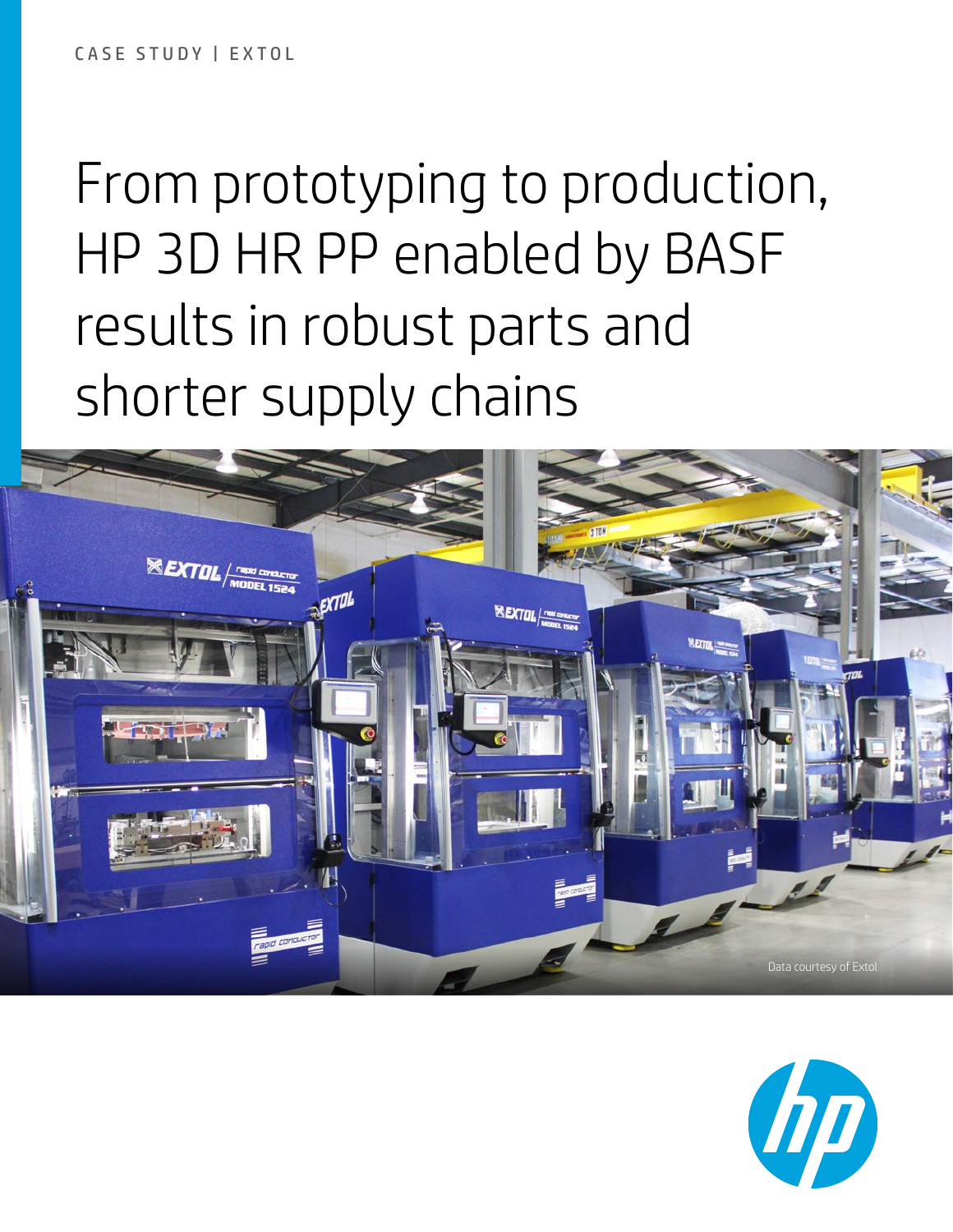Extol leverages the manufacturing industry's familiarity with polypropylene combined with the capabilities of HP Multi Jet Fusion technology to help customers decrease time to market through design validation efficiency



# Introduction

Extol Inc. specializes in plastics assembly technology, custom automation, and engineering services. With a customer-centric, values-driven approach, Extol serves its customers across their

value stream to help them improve the way plastic products are made for industries such as automotive, life sciences, and consumer products.

#### • Sector

Automobiles

#### • Objective

To decrease time to market and shorten the development cycle by manufacturing functional prototypes using the same material and assembly process as end-use parts.

#### • Industry • **Approach**

Mobility and transportation Extol was able to shorten the development cycle from weeks to days for a fluid reservoir functional prototype by 3D printing the reservoir with HP Multi Jet Fusion technology in HP 3D High Reusability (HR)<sup>1</sup> PP enabled by BASF.

### • Technology | Solution

HP Multi Jet Fusion technology, HP Jet Fusion 5200 Series 3D Printing Solution

#### • Material

HP 3D HR PP enabled by BASF

<sup>1.</sup> HP Jet Fusion 3D Printing Solutions using HP 3D High Reusability PP enabled by BASF provide up to 90% powder reusability ratio, producing functional parts batch after batch. For testing, material is aged in real printing conditions and powder is tracked by generations (worst case for reusability). Parts are then made from each generation and tested for mechanical properties and accuracy.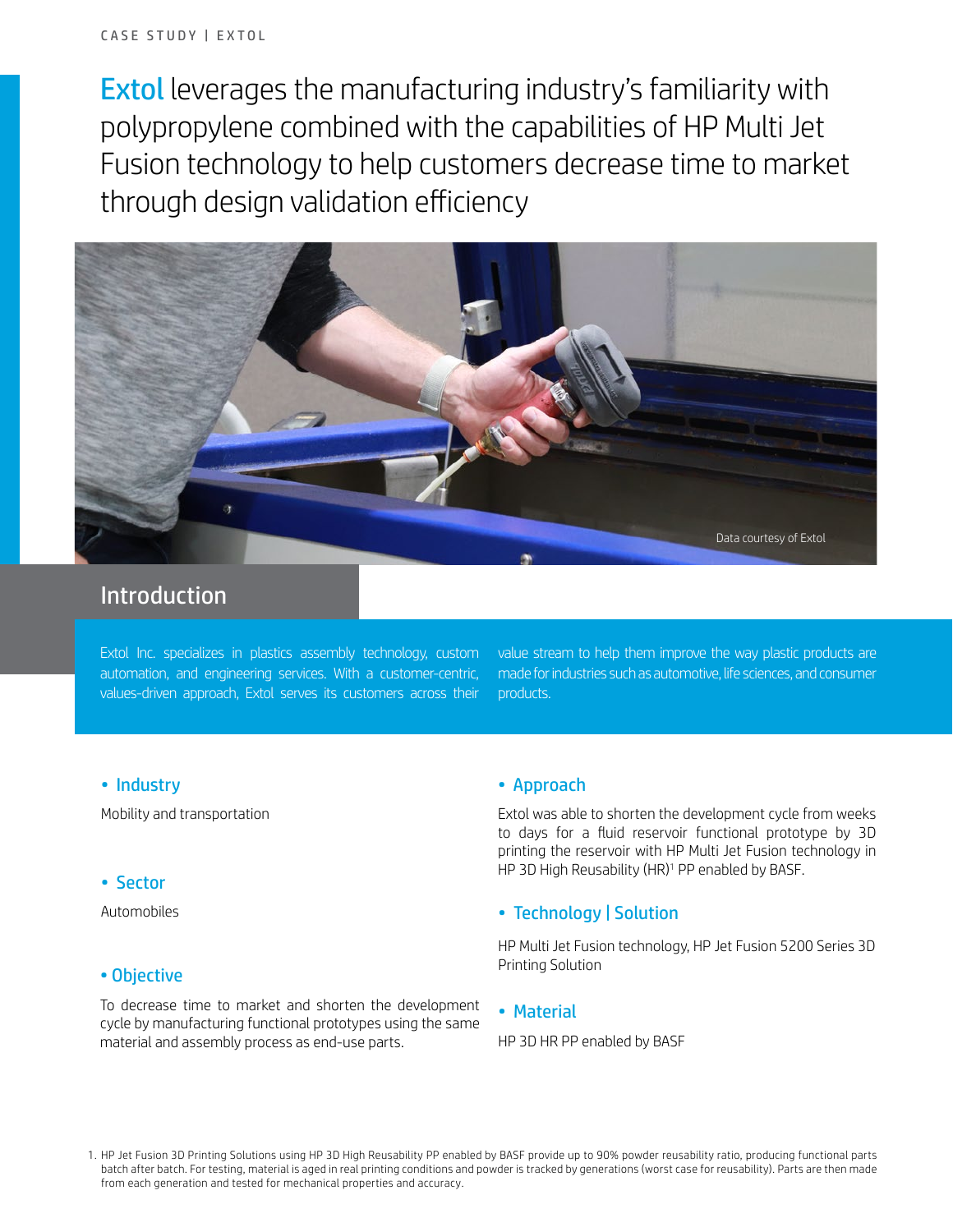# Challenge

In Extol's Process Development Center, teams assemble functional prototypes of fluid reservoirs using polypropylene (PP) parts made from injection molding, which are provided by their customers. It typically takes up to 7 weeks for Extol's customers to injection mold these parts, but once the parts arrive at Extol, they can be joined using hot-plate welding in only 1 day. Using injection molding to create the prototypes of these parts delays the functional testing and overall validation processes, so Extol's customers are constantly pursuing faster design cycles and improved validation efficiency.

Extol had been using 3D printing internally for years and realized that the technology could provide value to customers in situations like this.

"We learned from our customers that many of them wanted to use 3D printing to find value in their business beyond prototyping but didn't know where to start," said Kyle Harvey, Business Unit Manager for Additive Manufacturing at Extol.

According to Harvey, using 3D printing to manufacture functional prototypes for fluid reservoirs increases design validation efficiency and allows for the completion of more design cycles in the same amount of time as traditional methods, which significantly shortens the time to final part and, thus, time to market.

#### "We chose HP Multi Jet Fusion…because the technology is well-positioned to allow 3D printing to make the jump from prototyping to functional, end-use parts," Harvey said.

Despite the wide use of PP as a manufacturing material, especially in the automotive industry, the implementation of 3D printing has lacked a robust PP solution. Extol aimed to leverage its customers' knowledge and acceptance of PP in existing product requirements to create functional prototypes that are similar to production assemblies and to improve functional testing of these design prototypes.

# Solution

In its Digital Development Center, Extol 3D printed the prototype fluid reservoirs with HP Multi Jet Fusion technology using HP 3D HR PP enabled by BASF. With HP Multi Jet Fusion, Extol can create thermoplastic parts, which can be welded with traditional plastic assembly processes such as hot-plate welding. The combined welding-and-printing process enables nonporous parts that are capable of fluid tightness.

Extol then hot-plate welded the assembly on prototype tooling to complete the functional prototype assembly, which was then

validated with burst testing and leak testing using the same methods that would be used with an injection molded assembly.

As a material that manufacturers have come to rely on for weldable, chemically resistant functional parts, 3D printing with PP presents the capability to use the same material for both functional prototyping and production, and can provide a more accurate representation of performance when produced at scale.